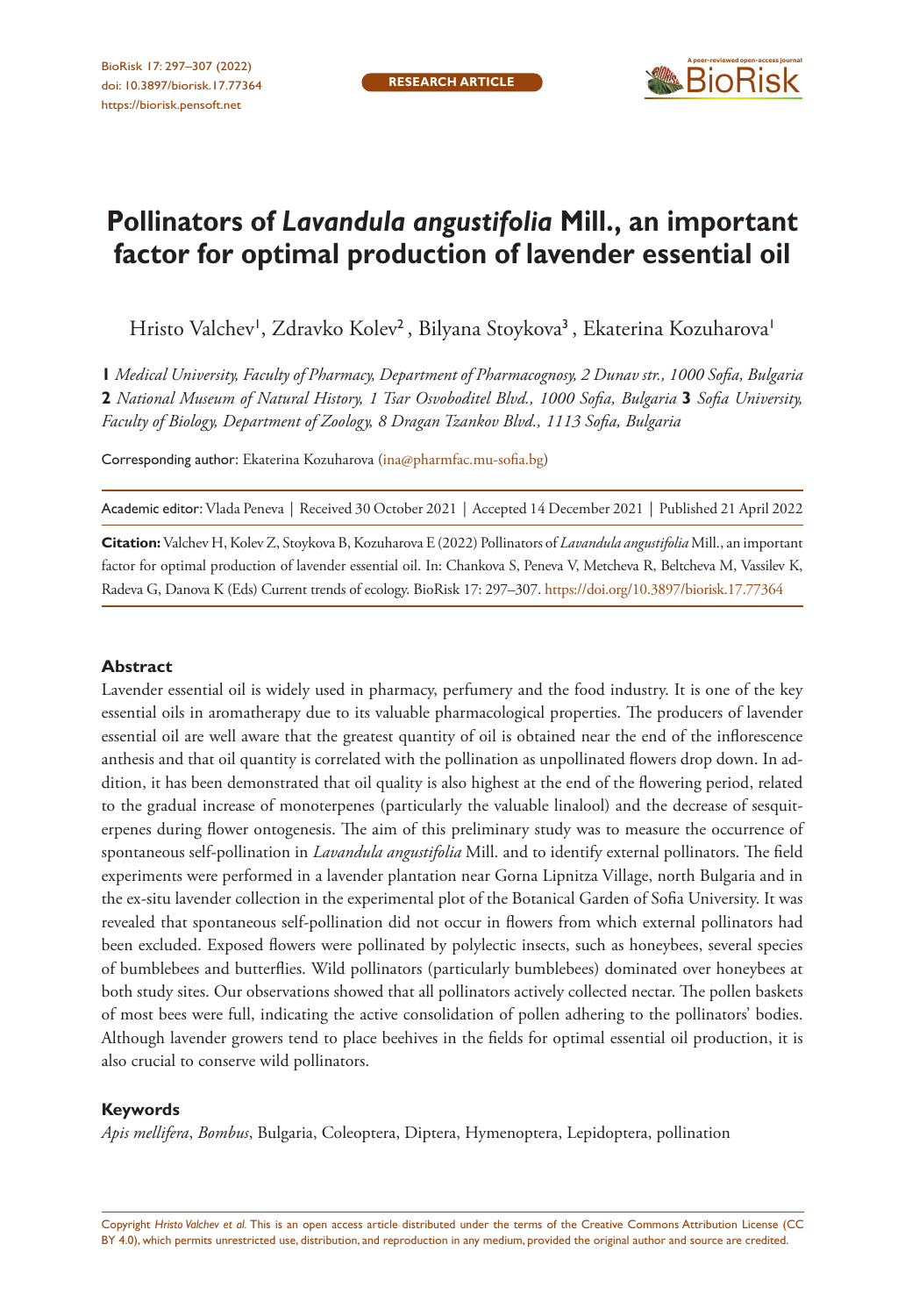### **Introduction**

Lavender essential oil, extracted from *Lavandula angustifolia* Mill. (synonyms *L. vera* DC., *L. officinalis* Chaix), is of economic importance as it is widely used in pharmacy, perfumery and the food industry. It is one of the key essential oils in aromatherapy due to its valuable pharmacological effects (Clarke 2002, 2009; Lawless 2013; Buckle 2014; Salehi et al. 2018; Gallotte et al. 2020).

According to lavender essential oil producers, the greatest quantity of oil is obtained near the end of the inflorescence anthesis and the oil quantity correlates with the pollination as unpollinated flowers drop down (Pavlovi Food Industries Ltd. and S. Stanev, personal communication). In addition, it has been demonstrated that the increase in oil quality at the end of the flowering period is related to the gradual increase of monoterpenes (particularly the valuable linalool) and the decrease of sesquiterpenes during flower ontogenesis (Détár et al. 2021). Although more data are available about the pollination of *Lavandula latifolia* Medik. (Herrera 1987, 1988, 1989, 1990a, 1995, 2000, 2001, 2005, 2021), insect pollination of *L. angustifolia*, as a factor for the fruit-set, is surprisingly poorly studied (Benachour 2017; Gilpin et al. 2017). Bulgaria is one of the main lavender oil producers in the world, along with France, the UK, China and Spain (Zagorcheva et al. 2013; Stanev et al. 2016; Salehi et al. 2018). Despite this, there is no information about *L. angustifolia* pollination in Bulgaria. In addition, little is known about the occurrence of spontaneous self-pollination in the various cultivars of *L. angustifolia* (Romanenko and Buyukli 1980).

The aim of this preliminary study was to determine the occurrence of spontaneous self-pollination in *L. angustifolia* and to identify its insect pollinators.

### **Material and methods**

There are six cultivars of the perennial shrub *L. angustifolia* grown in Bulgaria. They have differing flower yields and also differ in the yield, content and composition of their essential oils. For the unique quality and economic value of their oil to be retained, the different cultivars must be propagated vegetatively, not from seed. Cultivars are difficult to identify by morphological characters and molecular markers are needed (Stanev et al. 2016; Zagorcheva et al. 2020). Therefore, in this study, we specify the identity of this plant to species level only.

#### Study sites

The field experiments were performed in July (setting up pollinator exclusion experiments on selected flowers and conducting observations of pollinator activity) and September (collecting the pollinator-excluded flowers) of the year 2020. The location of the experiments was the experimental plot, ex situ collection of the Botanical Garden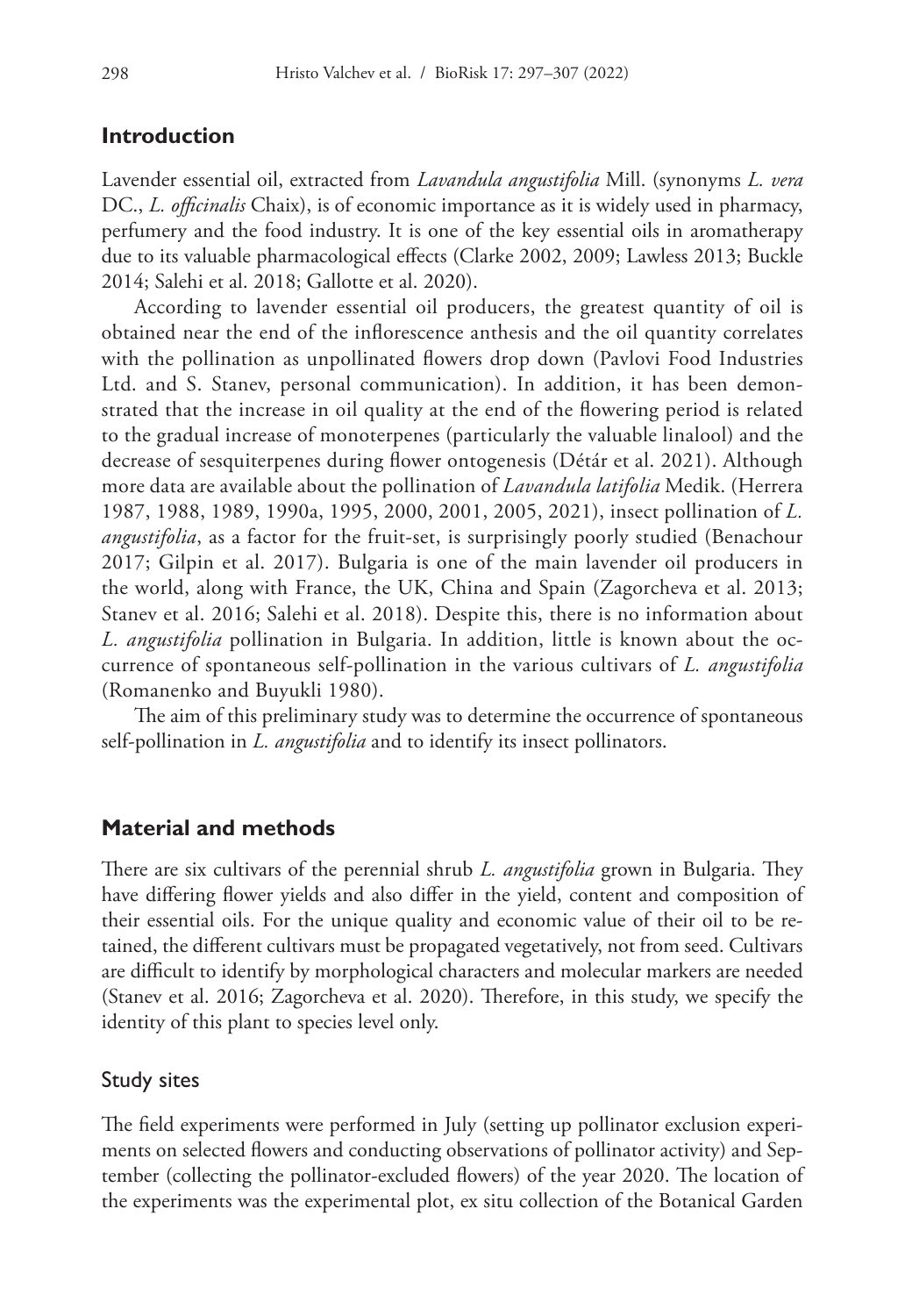

**Figure 1.** *Lavandula angustifolia* inflorescence excluded from pollinators.

of Sofia University (GPS: 42°41'48.7"N, 23°20'02.3"E, 600 m above sea level) and a lavender plantation near Gorna Lipnitza Village, north Bulgaria (GPS: 43°19'45.1"N, 25°24'18.2"E, 180 m above sea level).

# Spontaneous self-pollination test

At Gorna Lipnitza Village, the occurrence of spontaneous self-pollination in *L. angustifolia* was tested by excluding pollinators (Fig. 1) from 10 inflorescences (a total of 638 flowers). Additionally, a control was established: in order to test the effect of the pollinator exclusion on the fruit-set, a free-pollinated inflorescence was covered and its fruit-set was tested.

# Pollinator composition and activity

A pollinator activity index, modified from Kozuharova and Firmage (2007), was calculated as the number of recorded pollinator visits to one inflorescence divided by the recording time in minutes, the result being multiplied by 60 minutes. The formula used is as follows:  $PA = (N/T)^*60$ , where  $PA =$  pollinator activity index,  $N =$  number of recorded pollinator visits to one inflorescence,  $T =$  time of observation (minutes).

Observations were made for a total of 465 minutes over four days in the Botanical Garden of Sofia University and 293 minutes over four days in the lavender plantation near Gorna Lipnitza Village. The weather conditions during the observations were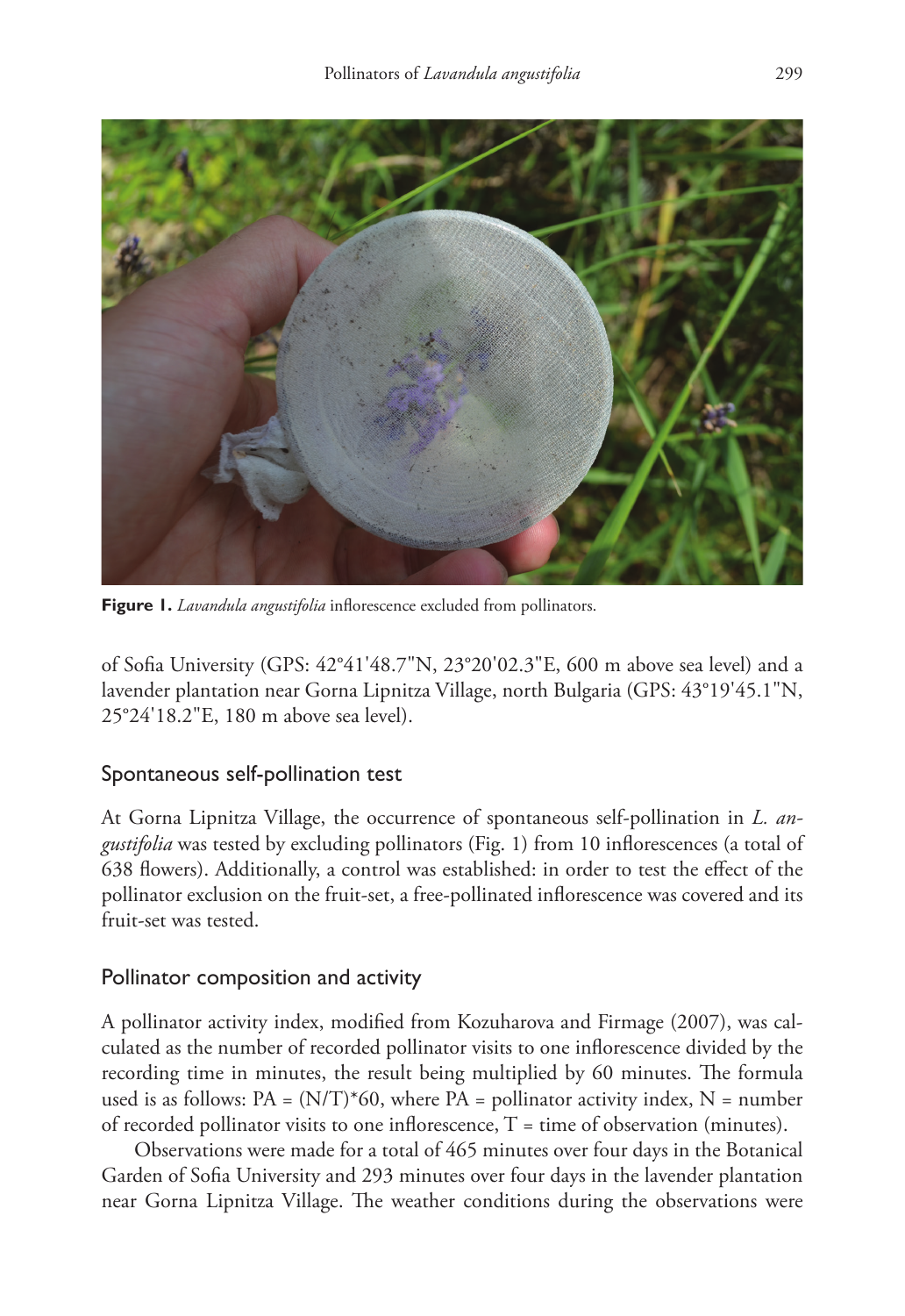similar and comparable. The pollinators were identified in the field or later in the laboratory from photos. Since it is not possible to distinguish with certainty between some *Anthidium* spp. and *Bombus* spp. in the field and from photos, we present them as undistinguished pairs. Their individual foraging behaviour was recorded and documented by pictures and videos taken with a Nikon D5100 camera.

# **Results**

### Spontaneous self-pollination test

At the experimental plot, the fruit-set of all flowers from which pollinators were excluded (N = 683) was 0% while that of the control (N = 64) was 85.9%. This strongly suggests an absence of spontaneous self-pollination.

# Pollinator composition and activity

### **Botanical Garden ex-situ collection**

During our study, the only visitors to lavender that we observed in the Botanical Garden in June – July 2020 were bees (Hymenoptera): *Anthidium manicatum* (Linnaeus, 1758), *Lasioglossum* spp. *Bombus pascuorum* (Scopoli, 1763), *Bombus terrestris* (Linnaeus, 1758) and/or *B. lucorum* (Linnaeus, 1761) and some unidentified bumblebees, *Apis mellifera* (Linnaeus, 1758) (Table 1). Interestingly, *Anthidium manicatum* (Linnaeus, 1758) and/or A. *florentinum* (Fabricius, 1775) and *Lasioglossum* spp. bees appeared only in June. Since these were not recorded subsequently, their average contribution was calculated to be low (Table 1). In July, pollinators were bumblebees and honeybees (Table 1).

| <b>Observations in 2020</b> |                                              |                 |                     |                 |                 |                   |      |  |  |  |  |  |  |
|-----------------------------|----------------------------------------------|-----------------|---------------------|-----------------|-----------------|-------------------|------|--|--|--|--|--|--|
|                             |                                              |                 |                     |                 |                 |                   |      |  |  |  |  |  |  |
| Date                        |                                              | 19.06.2020      | 14.07.2020          | 15.07.2020      | 16.07.2020      | 17.07.2020        |      |  |  |  |  |  |  |
| Recording time              |                                              | $74$ min        | $119$ min           | $118$ min       | $116$ min       | $112 \text{ min}$ |      |  |  |  |  |  |  |
| Temperature                 |                                              | $26^{\circ}$ C  | $24^{\circ}$ C      | $26^{\circ}$ C  | $24^{\circ}$ C  | 25 °C             |      |  |  |  |  |  |  |
| Clouds (scale $0-10$ )      |                                              |                 | $\mathbf{0}$        | $\mathbf{0}$    | 2               | $1 - 6$           |      |  |  |  |  |  |  |
| Wind                        |                                              | $1 \text{ m/s}$ | $1 \text{ m/s}$     | $1 \text{ m/s}$ | $2 \text{ m/s}$ | $3 \text{ m/s}$   |      |  |  |  |  |  |  |
| Family                      | Species                                      |                 | Activity index (AI) |                 |                 |                   |      |  |  |  |  |  |  |
| Order Hymenoptera           |                                              |                 |                     |                 |                 |                   |      |  |  |  |  |  |  |
|                             | Megachilidae Anthidium manicatum/florentinum | 5.7             | 0.0                 | 0.0             | 0.0             | 0.0               | 1.14 |  |  |  |  |  |  |
| Halictidae                  | Lasioglossum spp.                            | 1.6             | 0.0                 | 0.0             | 0.0             | 0.0               | 0.32 |  |  |  |  |  |  |
| Apidae                      | Bombus pascuorum                             | 0.0             | 1.0                 | 1.5             | 1.0             | 2.7               | 1.24 |  |  |  |  |  |  |
| Apidae                      | Bombus terrestris/lucorum complex            | 0.0             | 3.0                 | 2.0             | 2.6             | 3.2               | 2.16 |  |  |  |  |  |  |
| Apidae                      | Bombus sp.                                   | 0.0             | 2.5                 | 3.1             | 1.6             | 1.6               | 1.76 |  |  |  |  |  |  |
| Apidae                      | Bombus sp. div.: total                       | 0.0             | 6.6                 | 6.6             | 5.2             | 7.0               | 5.08 |  |  |  |  |  |  |
| Apidae                      | Apis mellifera                               | 0.0             | 1.0                 | 1.0             | 2.6             | 1.1               | 1.14 |  |  |  |  |  |  |

**Table 1.** Pollinators of *Lavandula angustifolia* in the Botanical Garden of Sofia University.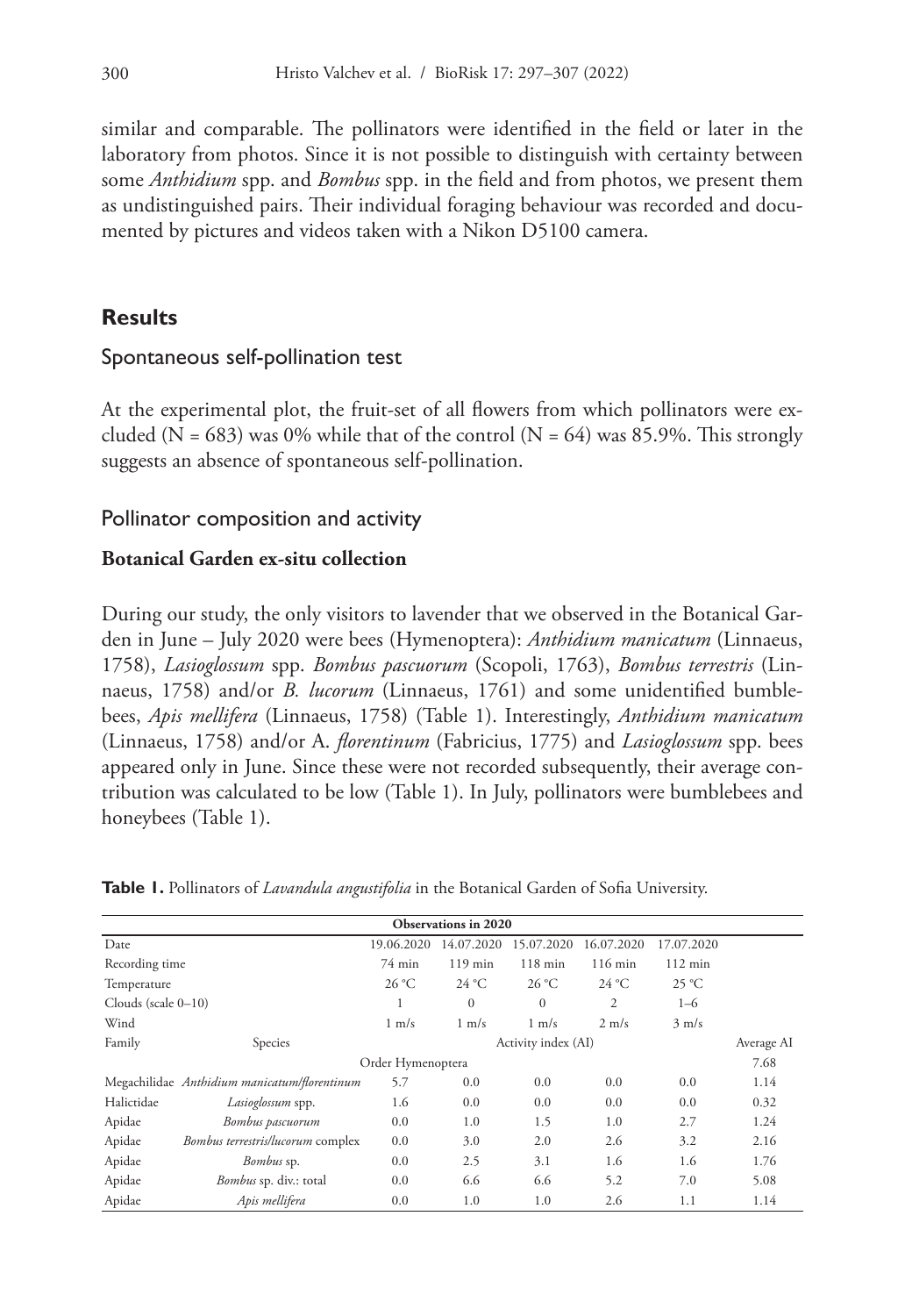| Observations in 2020 |                                   |                   |                     |                 |                 |      |  |  |  |
|----------------------|-----------------------------------|-------------------|---------------------|-----------------|-----------------|------|--|--|--|
| Date                 |                                   | 8.07.2020         | 9.07.2020           | 10.07.2020      | 11.07.2020      |      |  |  |  |
| Recording time       |                                   | $68$ min          | $75 \text{ min}$    | 75 min          | $75$ min        |      |  |  |  |
| Temperature          |                                   | 26 °C             | $24^{\circ}$ C      | 25 °C           | $27^{\circ}$ C  |      |  |  |  |
| Clouds (scale 0-10)  |                                   | 1                 | 6                   | $1 - 5$         | $\mathbf{0}$    |      |  |  |  |
| Wind                 |                                   | $1 \text{ m/s}$   | $4 \text{ m/s}$     | $2 \text{ m/s}$ | $1 \text{ m/s}$ |      |  |  |  |
| Family               | Species                           |                   | Activity index (AI) |                 |                 |      |  |  |  |
|                      |                                   | Order Hymenoptera |                     |                 |                 | 12.3 |  |  |  |
| Apidae               | Bombus pascuorum                  | 1.8               | 0.8                 | 2.4             | 2.4             | 1.85 |  |  |  |
| Apidae               | Bombus terrestris/lucorum complex | 2.6               | 0.8                 | 0.8             | 1.6             | 1.45 |  |  |  |
| Apidae               | <b>Bombus</b> niveatus            | 1.8               | 3.2                 | 3.2             | 2.4             | 2.65 |  |  |  |
| Apidae               | Bombus sp.                        | 2.6               | 1.6                 | 0.8             | 0.8             | 1.45 |  |  |  |
| Apidae               | Bombus sp. div.: total            | 8.8               | 6.4                 | 7.2             | 7.2             | 7.4  |  |  |  |
| Apidae               | Apis mellifera                    | 4.4               | 5.6                 | 4.8             | 4.8             | 4.9  |  |  |  |
|                      |                                   | Order Lepidoptera |                     |                 |                 | 0.43 |  |  |  |
| Sphingidae           | Macroglossum stellatarum          | $\mathbf{0}$      | $\overline{0}$      | $\mathbf{0}$    | 0.1             | 0.03 |  |  |  |
| Lycaenidae           | Plebejus argus                    | 0.1               | 0.1                 | 0.1             | $\mathbf{0}$    | 0.08 |  |  |  |
| Pieridae             | Pieris rapae                      | 0.1               | 0.0                 | 0.1             | $\Omega$        | 0.05 |  |  |  |
| Pieridae             | Pontia edusa                      | $\mathbf{0}$      | 0.1                 | 0.1             | 0.1             | 0.08 |  |  |  |
| Papilionidae         | Iphiclides podalirius             | $\Omega$          | 0.1                 | $\Omega$        | 0.1             | 0.05 |  |  |  |
| Nymphalidae          | Melanargia galathea               | 0.2               | 0.1                 | 0.3             | 0.1             | 0.15 |  |  |  |
| Order Diptera        |                                   |                   |                     |                 |                 | 0.08 |  |  |  |
| Bombyliidae          | Bombylius sp.                     | 0.1               | 0.1                 | $\mathbf{0}$    | 0.1             | 0.08 |  |  |  |
|                      |                                   | Order Coleoptera  |                     |                 |                 | 0.05 |  |  |  |
| Cantharidae          | Rhagonycha fulva                  | 0.1               | 0.1                 | $\mathbf{0}$    | $\mathbf{0}$    | 0.05 |  |  |  |

**Table 2.** Pollinators of *Lavandula angustifolia* in the lavender plantation near Gorna Lipnitza Village.

# Gorna Lipnitza Lavender Field

Bees (Hymenoptera) were the main lavender pollinators at the plantation near Gorna Lipnitza. Flower visits were dominated by bumblebees, followed by honeybees. However, some butterflies, moths, bee-flies and beetles were also recorded visiting the flowers as follow: Hymenoptera: *B. pascuorum*, *B. terrestris* and/or *B. lucorum*, *B. niveatus* Kriechbaumer, 1870 and some unidentified bumblebees, *A. mellifera*; Lepidoptera: *Macroglossum stellatarum* (Linnaeus, 1758), *Plebejus argus* (Linnaeus, 1758), *Pieris rapae* (Linnaeus, 1758), *Pontia edusa* (Fabricius, 1777), *Iphiclides odalirius* (Linnaeus,1758), *Melanargia galathea* (Linnaeus, 1758); Diptera – *Bombylius* sp.; Coleoptera – *Rhagonycha fulva* (Scopoli, 1763) (Table 2).

### **Discussion**

### Spontaneous self-pollination

Our experiments revealed a complete absence of spontaneous self-pollination in the studied *L. angustifolia* plants. This plant is known to have adaptations to avoid selfpollination, such as heterostyly and various systems of genetic self-incompatibility, as well as male sterility (Bujukli 1970). Other research states that, while *L. angustifolia* is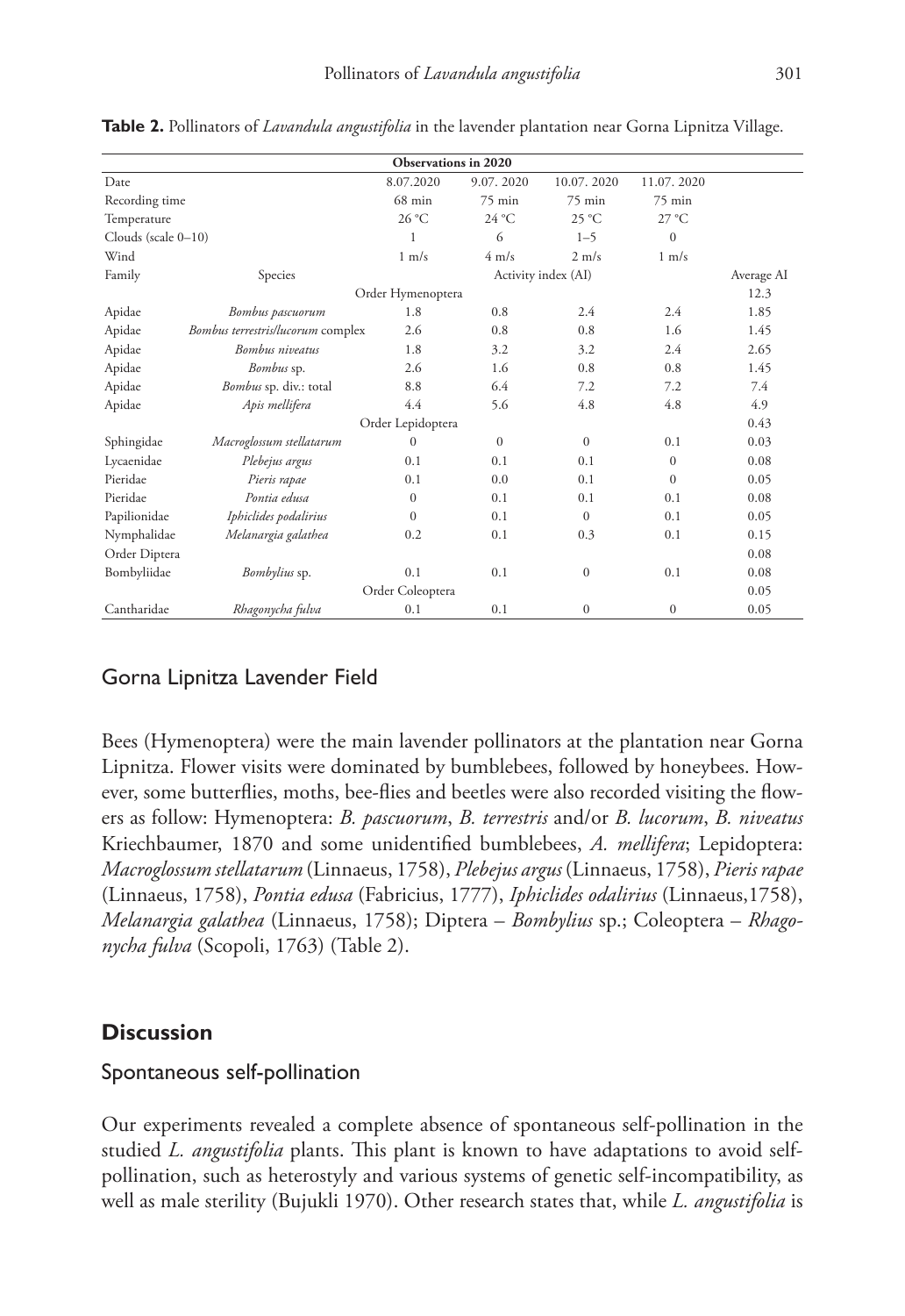normally considered an allogamous species, autogamy is possible and the mode of pollination depends on the degree of heterozygosity of the plants involved (Romanenko and Buyukli 1980). Cytoplasmic male sterility (CMS) is reported for *L. angustifolia* and even used for selection purposes (Gostev et al. 1976). CMS plants do not produce and release functional pollen following a dysfunction in the respiratory cell metabolism of the anther tapetum during sporogenesis, promoting cross-pollination (Richards 1997). The number of fruits in the freely-pollinated control was less than the total number of flowers. Due to complex factors, not all ovules of *L. latifolia* mature to seeds (Herrera 1990b) and it is still unclear whether this is resource- or pollen-limited.

### Pollinator composition and activity

Bumblebees dominated the pollinators at both experimental plots, followed by honeybees (Tables 1 and 2). The average activity index of bumblebees in the Botanical Garden was 5.08 and at the lavender plantation near Gorna Lipnitza, it was 7.4 (Tables 1 and 2). The average activity index of honeybees was 1.14 and 4.9, respectively (Tables 1 and 2). This is not surprising because beehives are common in the agricultural fields and the distance that honeybees can fly to their food resource is greater than that of wild pollinators, reaching 2–3 km (Steffan-Dewenter and Tscharntke 2000). Our results correspond to previous findings as it is shown that lavender (*Lavandula* spp.) flowers attract more bumblebees (*Bombus* spp.) than honeybees (*A. mellifera*) (Herrera 1990a, Balfour et al. 2013, Benachour 2017). Our research also confirms the conclusions of other studies that nectar is the main reward taken by bees (Herrera 1989; Balfour et al. 2013; Benachour 2017). Only a few bumblebees were observed to have full pollen baskets and they filled them mainly by consolidating the pollen that adhered to their bodies while flying from flower to flower.

The bumblebees, recorded in the study plots, comprise more than three species. Bumblebees are polylectic foragers, but differ in their requirements: some gather nectar, some pollen, while others may gather both (Goulson 2010). *Bombus terrestris* and *B. lucorum* visit a very wide variety of flowers, but if the corolla tube is deep, they often become nectar robbers. Although *B. pascuorum* visit a wide range of flowers, it is very fond of the flowers of legumes and Dead-nettles (Edwards and Jenner 2005). *B. niveatus* prefer Lamiaceae food plants (Aliyev et al. 2021). Bumblebees forage more efficiently because they have longer tongues and can process lavender flowers three times faster than honeybees (Balfour et al. 2013). In addition, bumblebees, in general and, in particular, the typically dominant *B. terrestris*, emerge as the most efficient pollinator of *L. angustifolia* as revealed by counting pollen grains transported on their bodies in comparison to five other bee visitors of this plant, including honeybees (Benachour 2017).

The butterflies and moths (order Lepidoptera) recorded in the study plots comprise six species belonging to five families.

*Macroglossum stellatarum* is a fast-flying nectarivorous hawkmoth (Sphingidae) which is abundant throughout Bulgaria. It is popularly known as the "Hummingbird Hawk-moth" owing to its spectacular feeding habits which involve hovering in mid-air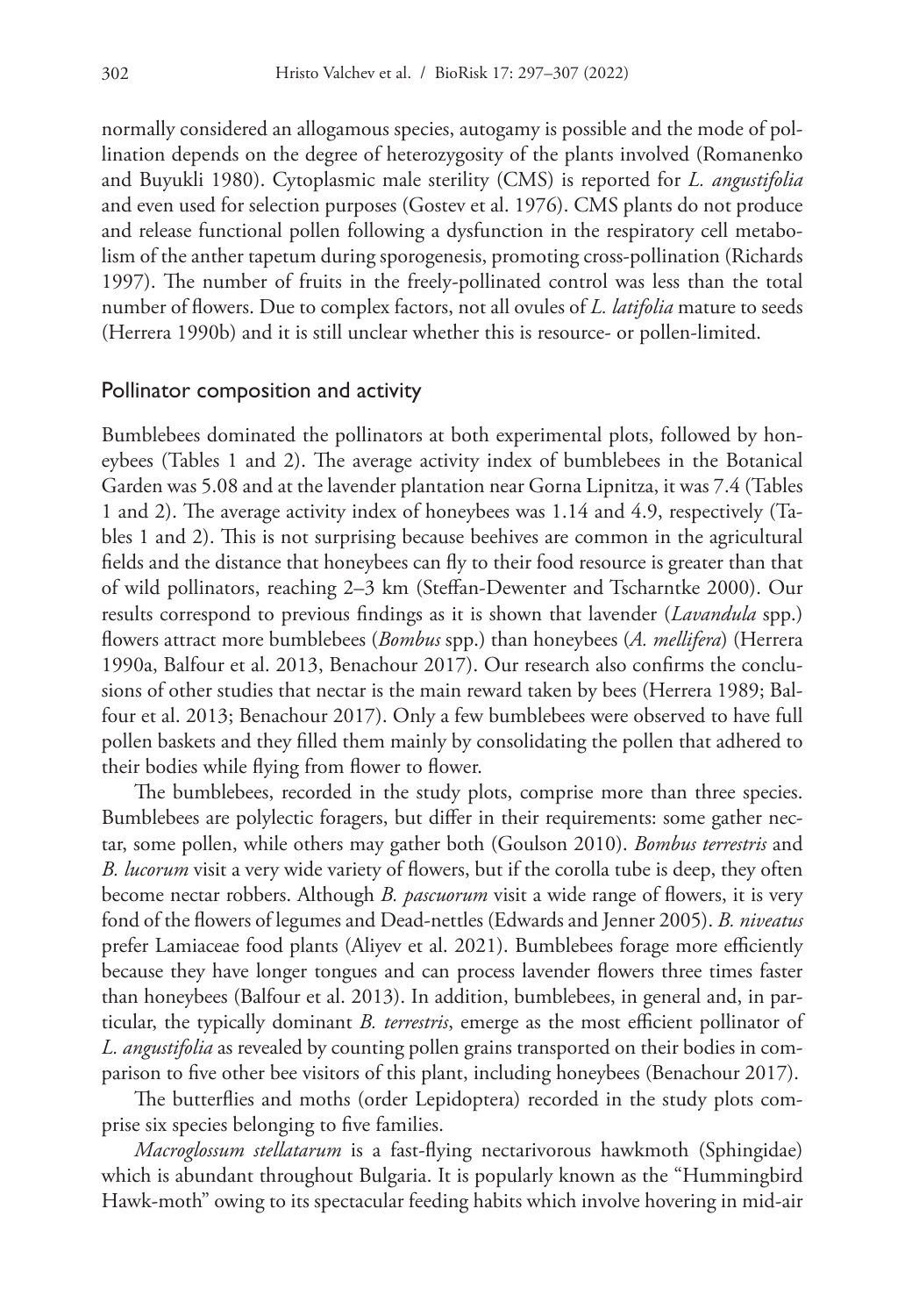and using its long proboscis to probe flowers for nectar, without any other body parts making contact with the corolla (Goyret and Kelber 2012). Due to its nectar-gathering habits, *M. stellatarum* is noted as a major pollinator of plants with long corolla tubes (La' zaro and Santamari' a 2016).

*Plebejus argus*, one of the most widespread and abundant species of Blue (Lycaenidae) in Bulgaria, is an obligate myrmecophilous species. The spatial distribution of the adult butterflies within a given habitat is primarily correlated with the occurrence of its mutualist host ant, *Lasius niger* (Jordano et al. 1992) and, to a far lesser extent, with the density of nectar sources (Seymour et al. 2003). While *Lavandula* is one of the favoured nectar sources for *P. argus* where available (Seymour et al. 2003), it is visited by the butterfly only if growing in proximity to the patches occupied by the host ant *L. niger*, the latter constraint thus determining the local and probably negligible importance of the butterfly as a pollinator of *Lavandula*.

The remaining four butterfly species, recorded in the study plots, are *P. rapae*, *P. edusa*, *I. podalirius* and *M. galathea*. Despite having rather different pre-imaginal development preferences, as adults, these four butterfly species share two ecological traits. Firstly, they all have a wide geographical and altitudinal distribution across Bulgaria (Buresch and Tuleschkow 1929; Abadjiev 2001), occurring in a broad range of open and semi-open habitats which notably include species-poor agricultural and ruderal landscapes (Z. Kolev, personal observations). Secondly and in keeping with their eurybiotic character, these four species are opportunistic feeders with regards to their use of flowering plants as a source of nectar. Thus, *P. rapae* has been shown to be able to utilise a broad range of native, as well as exotic, flowers with significantly different corolla depths in a complex, anthropogenic urban setting (Lazri and Barrows 1984). However, the value of that species as a pollinator has been questioned, as the study determined that, according to the small number of thereto attached pollen grains, the species may function to a limited degree as a pollinator, but to a much greater extent as a nectar thief (Lazri and Barrows 1984). As a general point, butterflies and moths are seen as far less important in terms of pollinating potential than are Hymenoptera: individuals of *P. rapae* have been shown (Lazri and Barrows 1984) to carry several orders of magnitude fewer pollen grains compared to, for example, honeybees, in which up to 15,000 pollen grains have been counted from a single individual (Kendall and Solomon 1973).

### **Conclusion**

According to the results of the self-pollination test, the flowers of *L. angustifolia* appear to not spontaneously self-pollinate and require insect pollen vectors for their fruit/seed set to occur. Wild bees (particularly bumblebees), as well as other wild pollinators, are predominantly responsible for the pollination of this shrub, with bumblebees shown to be the most efficient pollinators (Balfour et al. 2013). Although lavender growers tend to place beehives in the fields for optimal essential oil production, it is also crucial to conserve wild pollinators.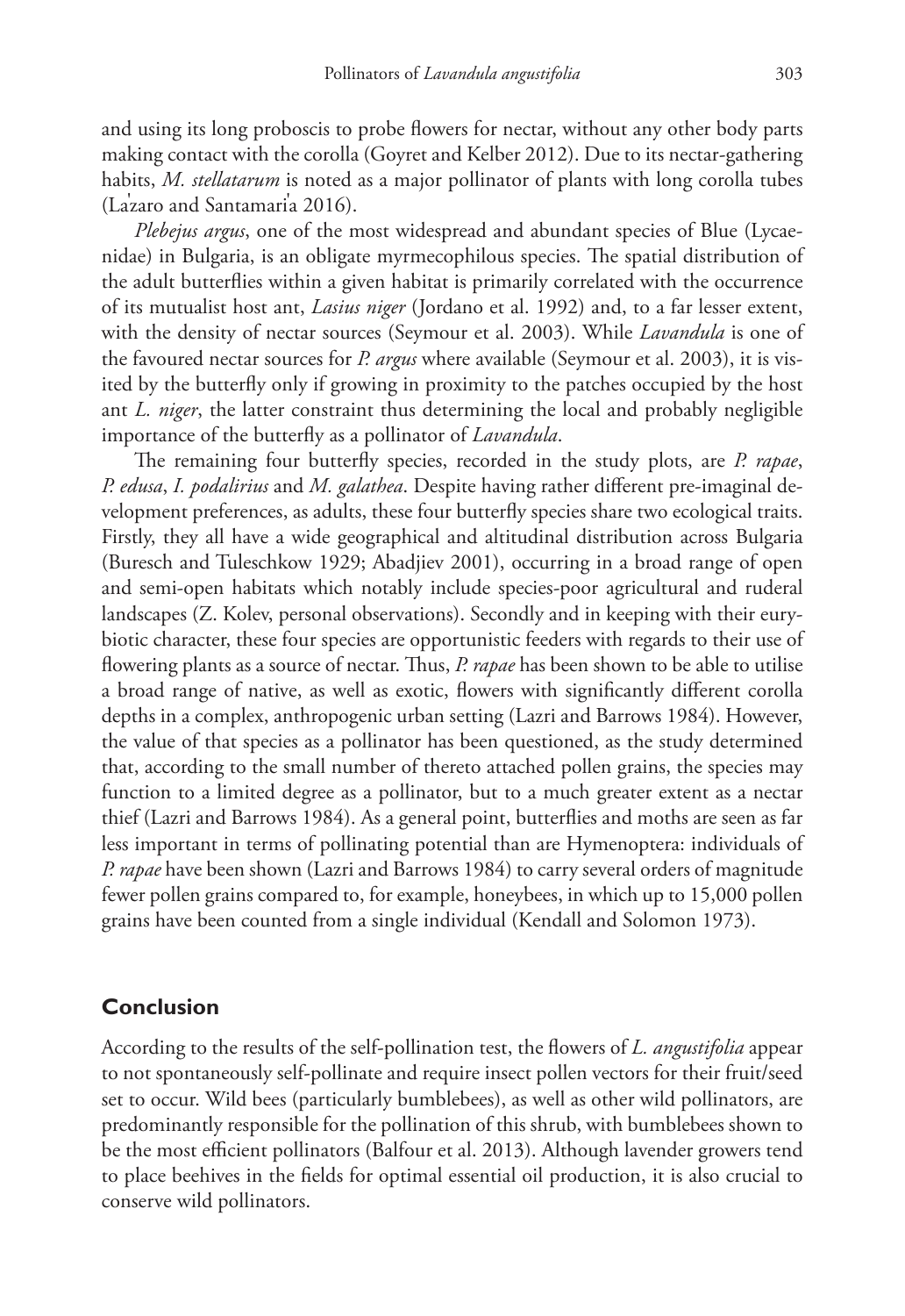Negative non-target effects of pesticides are apparent on pollinators and subsequent declines in these insects have been detected particularly in areas of more intensive agriculture (Söderman et al. 1997; Sepp et al. 2004; Biesmeijer et al. 2006; Rundlöf et al. 2008; Brown and Paxton 2009; Grixti et al. 2009; Potts et al. 2010; 2015, Goulson 2013; Goulson et al. 2013, 2015, 2018; Böhning-Gaese et al. 2019**)**. This pollinator crisis thus demands action at many different geographic and political levels and actions for a variety of societal sectors are proposed by Forister et al. (2019). Such actions, however, must necessarily be informed by ongoing and expanding monitoring of insect pollinators. The latter is especially urgent in countries, such as Bulgaria, where such monitoring is yet to be adopted as an essential tool for science-based conservation and where baseline data on the status and population trends of wild pollinators are presently sorely lacking.

### **Acknowledgements**

We thank Alexander-Konstantin Yovchev for the identification of the beetles and Nick Greatorex-Davies and Bill Meek for the linguistic and scientific revision of the manuscript. Thank you also to the reviewers for the useful comments.

### **References**

- Abadjiev S (2001) An Atlas of the Distribution of the Butterflies in Bulgaria (Lepidoptera: Hesperioidea and Papilionoidea). Pensoft Publishers, Sofia-Moscow, 335 pp.
- Aliyev Kh, Huseynzade G, Taghiyeva Y (2021) Food chains of bumblebees, (Hymenoptera, Apidae, *Bombus* Latreille) in Azerbaijan based on the results of palynological analysis. Sciences of Europe 68(1): 3–10.
- Balfour NJ, Garbuzov M, Ratnieks FL (2013) Longer tongues and swifter handling: Why do more bumble bees (*Bombus* spp.) than honeybees (*Apis mellifera*) forage on lavender (*Lavandula* spp.)? Ecological Entomology 38(4): 323–329. <https://doi.org/10.1111/een.12019>
- Benachour KK (2017) Insect visitors of lavender (*Lavandula officinalis* L.): Comparison of quantitative and qualitative interactions of the plant with its main pollinators. African Entomology 25(2): 435–444.<https://doi.org/10.4001/003.025.0435>
- Biesmeijer JC, Roberts SPM, Reemer M, Ohlemüller R, Edwards M, Peeters T, Schaffers SG, Potts R, Kleukers C, Thomas D, Settele J, Kunin WE (2006) Parallel declines in pollinators and insect-pollinated plants in Britain and the Netherlands. Science 313(5785): 351–354. <https://doi.org/10.1126/science.1127863>
- Böhning-Gaese K, Bruelheide H, Brühl C, Dauber J, Fenske M, Freibauer A, Gerowitt B, Klein A-M, Krüß A, Lakner S, Plieninger T, Potthast T, Schlacke S, Seppelt R, Wägele W, Weisser W, Anton C, Mupepele A-C, Steinicke H (2019) Species decline in the agricultural landscape: What do we know and what can we do? German National Academy of Sciences Leopoldina, acatech – National Academy of Science and Engineering, Union of German Academies of Sciences and Humanities, 24 pp.<https://doi.org/10.13140/RG.2.2.10671.07842>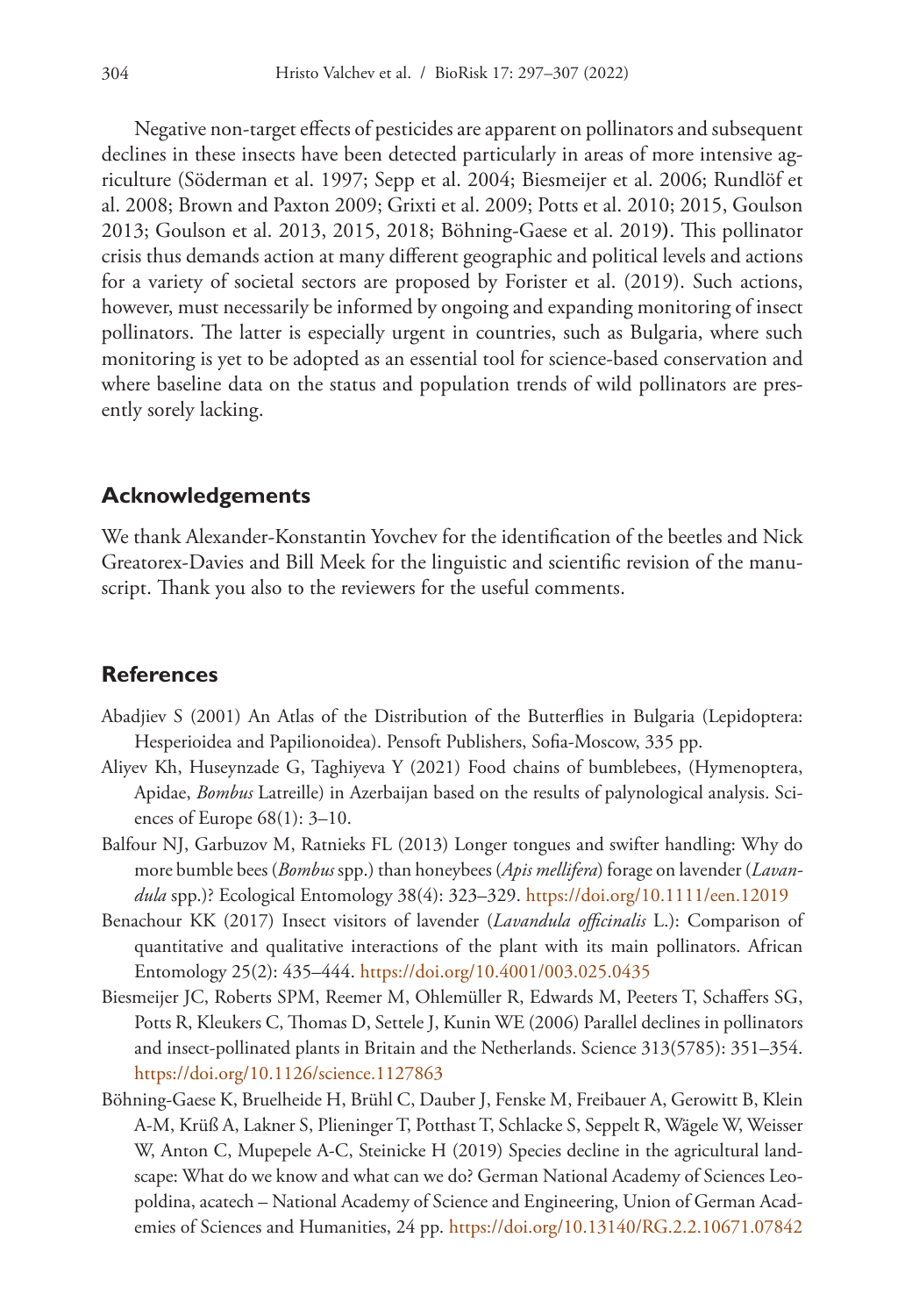- Brown MJ, Paxton RJ (2009) The conservation of bees: A global perspective. Apidologie 40(3): 410–416.<https://doi.org/10.1051/apido/2009019>
- Buckle J (2014) Clinical Aromatherapy-E-Book: Essential Oils in Healthcare. Elsevier Health Sciences, 432 pp. <https://doi.org/10.1016/B978-0-7020-5440-2.00002-4>
- Bujukli B (1970) (Incompatibility systems in forms of *Lavandula officinalis* Chaix.) Selskokhozyaistvennaya Biologiya 5(1): 44–47. [In Russian]
- Buresch I, Tuleschkow K (1929) [Die horizontale Verbreitung der Schmetterlinge (Lepidoptera) in Bulgarien.] Mitteilungen aus den königlichen naturwissenschaftlichen Instituten in Sofia – Bulgaries 2: 145–250. [In Bulgarian]
- Clarke S (2002) Essential Chemistry for Safe Aromatherapy. Churchill Livingstone, 256 pp.
- Clarke S [Ed.] (2009) Essential Chemistry for Aromatherapy E-Book. Elsevier Health Sciences. <https://doi.org/10.1016/B978-0-443-10403-9.00002-9>
- Détár E, Zámbori-Németh É, Gosztola B, Harmath A, Ladányi M, Pluhár Z (2021) Ontogenesis and harvest time are crucial for high quality lavender-Role of the flower development in essential oil properties. Industrial Crops and Products 163: e113334. [https://doi.](https://doi.org/10.1016/j.indcrop.2021.113334) [org/10.1016/j.indcrop.2021.113334](https://doi.org/10.1016/j.indcrop.2021.113334)
- Edwards M, Jenner M (2005) Field guide to the bumblebees of Great Britain & Ireland. Ocelli Ltd., 186 pp.
- Forister ML, Pelton EM, Black SH (2019) Declines in insect abundance and diversity: We know enough to act now. Conservation Science and Practice 1(8): e80.<https://doi.org/10.1111/csp2.80>
- Gallotte P, Fremondière G, Gallois P, Bernier JPB, Buchwalder A, Walton A, Piasentin J, Fopa-Fomeju B (2020) *Lavandula angustifolia* Mill. and *Lavandula xintermedia* Emeric ex Loisel: Lavender and Lavandin. In: Novak J, Blüthner WD (Eds) Medicinal, Aromatic and Stimulant Plants. Handbook of Plant Breeding, vol. 12. Springer, Cham, 303–311. [https://doi.](https://doi.org/10.1007/978-3-030-38792-1_6) [org/10.1007/978-3-030-38792-1\\_6](https://doi.org/10.1007/978-3-030-38792-1_6)
- Gilpin AM, Denham AJ, Ayre DJ (2017) The use of digital video recorders in pollination biology. Ecological Entomology 42(4): 383–388.<https://doi.org/10.1111/een.12394>
- Gostev AA, Kovalenko NP, Zherebtsova AG (1976) Use of cytoplasmic male sterility in breeding clary sage (*Salvia sclarea* L.) and true lavender (*Lavandula officinalis* Ch.). Cytology and Genetics 5: 462–463. [In Russian]
- Goulson D (2010) Bumblebees behaviour, ecology and conservation. Oxford University Press, 530 pp.
- Goulson D (2013) An overview of the environmental risks posed by neonicotinoid insecticides. Journal of Applied Ecology 50(4): 977–987. <https://doi.org/10.1111/1365-2664.12111>
- Goulson D, Nicholls E, Botías C, Rotheray EL (2015) Bee declines driven by combined stress from parasites, pesticides, and lack of flowers. Science 347(6229): e1255957. [https://doi.](https://doi.org/10.1126/science.1255957) [org/10.1126/science.1255957](https://doi.org/10.1126/science.1255957)
- Goulson D, Frey H, Tzinieris S, et al. (2018) Call to restrict neonicotinoids. Science 360(6392): e973.<https://doi.org/10.1126/science.aau0432>
- Goyret J, Kelber A (2012) Chromatic signals control proboscis movements during hovering flight in the Hummingbird Hawkmoth *Macroglossum stellatarum*. PLoS ONE 7(4): e34629.<https://doi.org/10.1371/journal.pone.0034629>
- Grixti JC, Wong LT, Cameron SA, Favret C (2009) Decline of bumble bees (*Bombus*) in the North American Midwest. Biological Conservation 142(1): 75–84. [https://doi.](https://doi.org/10.1016/j.biocon.2008.09.027) [org/10.1016/j.biocon.2008.09.027](https://doi.org/10.1016/j.biocon.2008.09.027)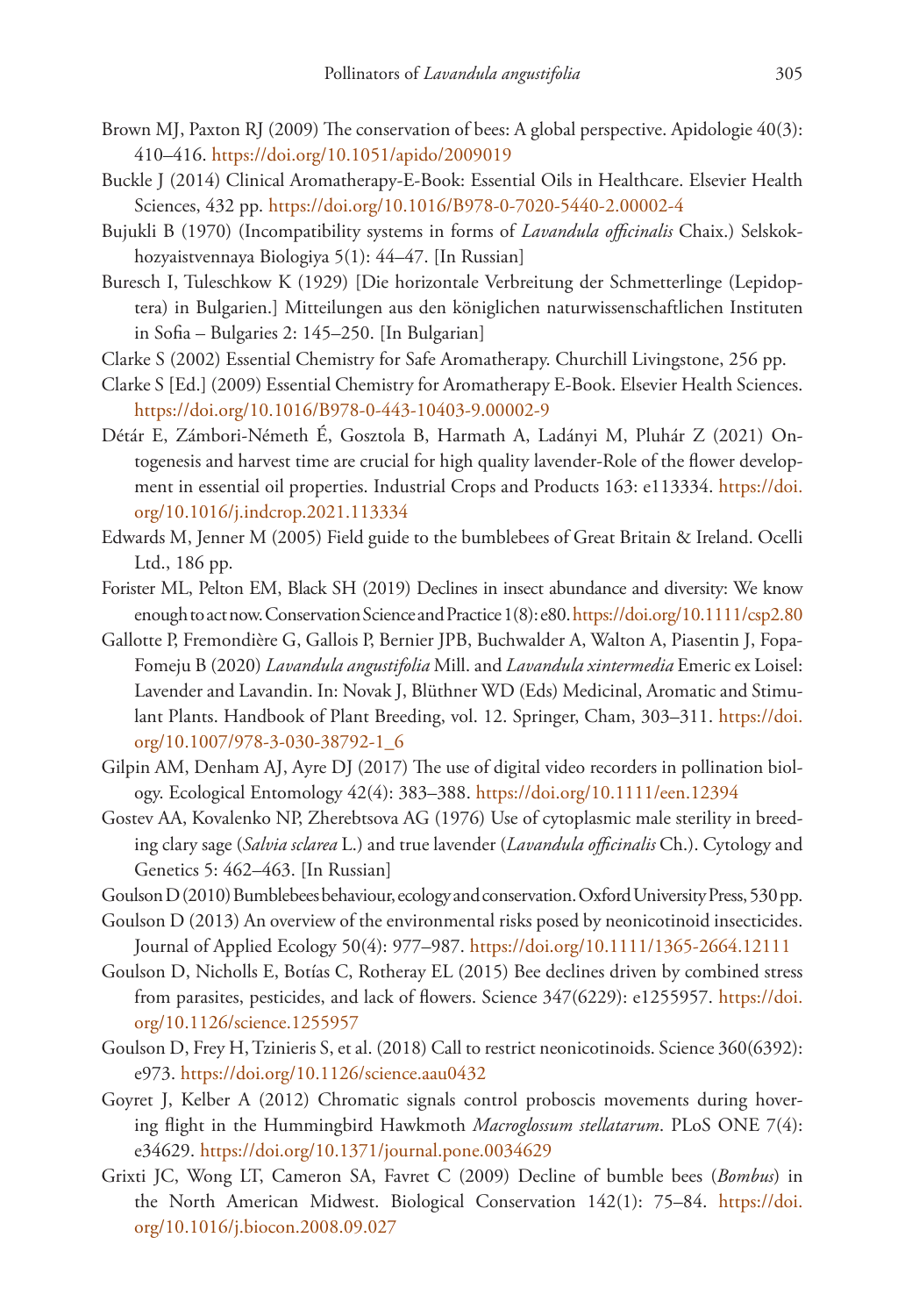- Herrera CM (1987) Components of pollinator "quality": Comparative analysis of a diverse insect assemblage. Oikos 50(1): 79–90. <https://doi.org/10.2307/3565403>
- Herrera CM (1988) Variation in mutualisms: The spatiotemporal mosaic of a pollinator assemblage. Biological Journal of the Linnean Society. Linnean Society of London 35(2): 95–125.<https://doi.org/10.1111/j.1095-8312.1988.tb00461.x>
- Herrera CM (1989) Pollinator abundance, morphology, and flower visitation rate: Analysis of the "quantity" component in a plant-pollinator system. Oecologia 80(2): 241–248. <https://doi.org/10.1007/BF00380158>
- Herrera CM (1990a) Daily patterns of pollinator activity, differential pollinating effectiveness, and floral resource availability, in a summer-flowering Mediterranean shrub. Oikos 58(3): 277–288.<https://doi.org/10.2307/3545218>
- Herrera CM (1990b) Brood size reduction in Lavandula latifolia (Labiatae): A test of alternative hypotheses. Evolutionary Trends in Plants 4(2): 99–105.
- Herrera CM (1995) Microclimate and individual variation in pollinators: Flowering plants are more than their flowers. Ecology 76(5): 1516–1524.<https://doi.org/10.2307/1938153>
- Herrera CM (2000) Flower-to-seedling consequences of different pollination regimes in an insect-pollinated shrub. Ecology 81(1): 15–29. [https://doi.org/10.1890/0012-](https://doi.org/10.1890/0012-9658(2000)081%5B0015:FTSCOD%5D2.0.CO;2) [9658\(2000\)081\[0015:FTSCOD\]2.0.CO;2](https://doi.org/10.1890/0012-9658(2000)081%5B0015:FTSCOD%5D2.0.CO;2)
- Herrera CM (2001) Deconstructing a floral phenotype: Do pollinators select for corolla integration in *Lavandula latifolia?* Journal of Evolutionary Biology 14(4): 574–584. [https://](https://doi.org/10.1046/j.1420-9101.2001.00314.x) [doi.org/10.1046/j.1420-9101.2001.00314.x](https://doi.org/10.1046/j.1420-9101.2001.00314.x)
- Herrera CM (2005) Plant generalization on pollinators: Species property or local phenomenon? American Journal of Botany 92(1): 13–20. <https://doi.org/10.3732/ajb.92.1.13>
- Herrera CM (2021) Unclusterable, underdispersed arrangement of insect-pollinated plants in pollinator niche space. Ecology 102(6): e03327.<https://doi.org/10.1002/ecy.3327>
- Jordano D, Rodríguez J, Thomas CD, Haeger JF (1992) The distribution and density of a Lycaenid butterfly in relation to *Lasius* ants. Oecologia 91: 439–446. [https://doi.org/10.1007/](https://doi.org/10.1007/BF00317635) [BF00317635](https://doi.org/10.1007/BF00317635)
- Kendall D, Solomon M (1973) Quantities of pollen on the bodies of insects visiting apple blossoms. Journal of Applied Ecology 10(2): 627–634. <https://doi.org/10.2307/2402306>
- Kozuharova E, Firmage DH (2007) On the pollination ecology of *Astragalus alopecurus* Pallas (Fabaceae) in Bulgaria. Dokladi na Bulgarskata Akademiâ na Naukite 60(8): 863–870.
- Lawless J (2013) The Encyclopedia of Essential Oils. Conari Press, San Francisco, 224 pp.
- Lazri B, Barrows EM (1984) Flower visiting and pollen transport by the imported Cabbage Butterfly (Lepidoptera: Pieridae) in a highly disturbed urban habitat. Environmental Entomology 13(2): 574–578.<https://doi.org/10.1093/ee/13.2.574>
- Potts SG, Biesmeijer JC, Kremen C, Neumann P, Schweiger O, Kunin WE (2010) Global pollinator declines: Trends, impacts and drivers. Trends in Ecology & Evolution 25(6): 345–353.<https://doi.org/10.1016/j.tree.2010.01.007>
- Potts S, Biesmeijer K, Bommarco R, Breeze T, Carvalheiro L, Franzén M, González-Varo JP, Holzschuh A, Kleijn D, Klein A-M, Kunin B, Lecocq T, Lundin O, Michez D, Neumann P, Nieto A, Penev L, Rasmont P, Ratamäki O, Riedinger V, Roberts SPM, Rundlöf M, Scheper J, Sørensen P, Steffan-Dewenter I, Stoev P, Vilà M, Schweiger O (2015) Status